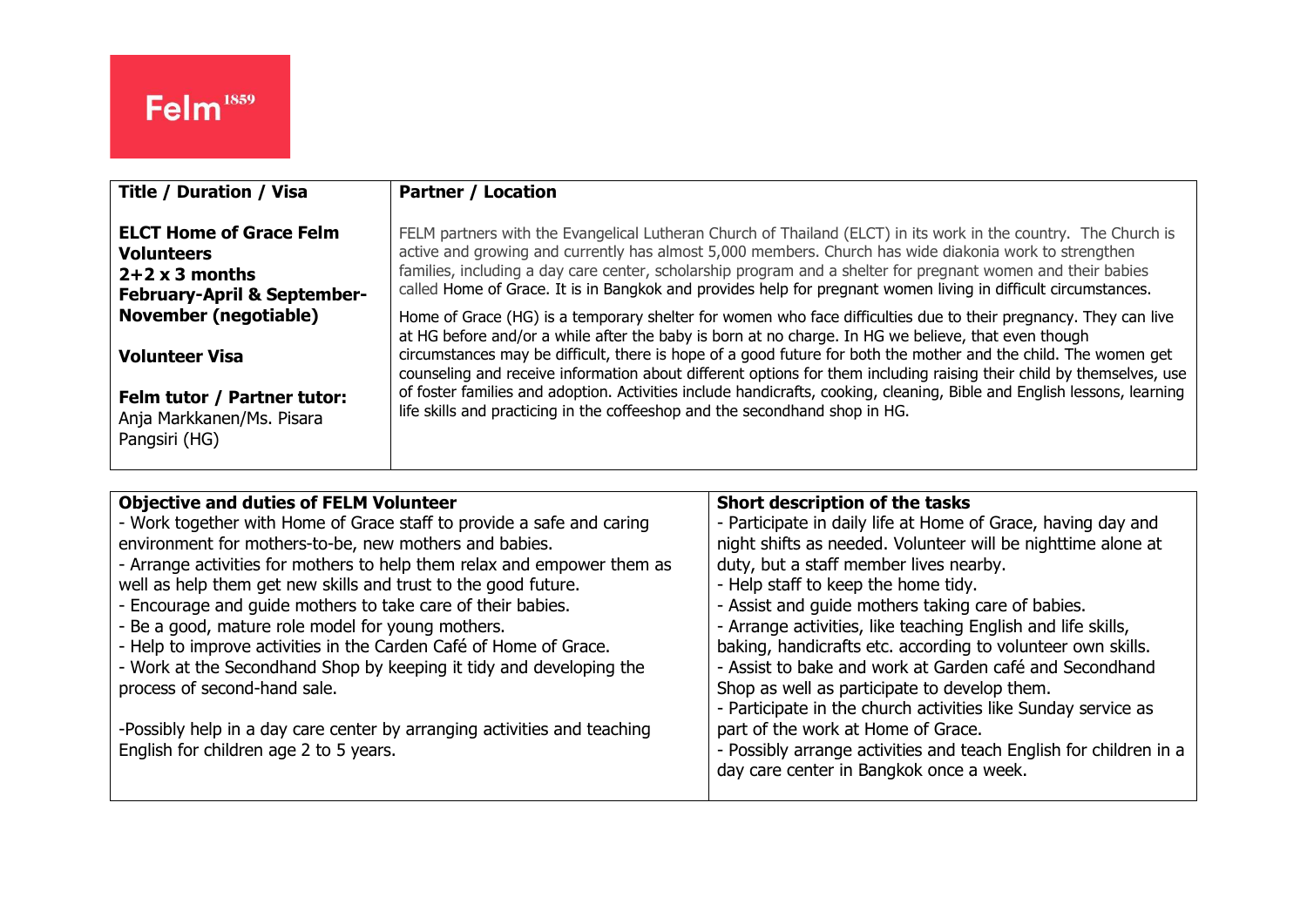# Felm<sup>1859</sup>

#### Competence / Qualifications / Language requirements:

- meet the requirements of the Felm Volunteer program
- a mature person with skills and competence in living in a different culture context, being flexible, responsible, and independent
- able to communicate without common language as translation is provided only in scheduled times
- minimum language requirement: good spoken and written English
- beneficial/preferred: knowledge of Thai language, working experience with mothers and babies, children, and/or secondhand markets
- the volunteer must have a credit card

As the task is to work with children, the volunteer must present an extract from the criminal record (rikosrekisteriote), which is likely to be required to be presented with the visa application as well.

### Benefits and commitments: Felm and partner ELCT

- providing the tasks, materials and instructions for the Felm Volunteer
- advising the applicant with visa-procedures and providing Felm Volunteer visa-invitation letter
- providing a personal tutor and a draft program for the Felm Volunteer period (incl. tutor discussions: starters session, mid-term discussion and evaluation session)
- transportation: Suvarnabhumi airport Home of Grace –Suvarnabhumi airport + transportation related to FELM Volunteer tasks
- accommodation at Home of Grace with a western toilet, bathroom, kitchen facilities, water and electricity, WIFI
- introducing the Felm Volunteer to Felm's / partner´s other work at the area

## Felm Helsinki offices

- partner and objective based needs assessment in recruiting a suitable FELM Volunteer (applicants hold a certificate of Felm's education)
- orientation session and feedback session
- travel insurance

## Felm Volunteer

- following the Felm Volunteer agreement and its guidelines
- following the tutor´s instructions

- taking care of all personal expenses and arrangements other than mentioned above (Volunteers are responsible for their own international airfare, first visa, baggage insurance, not work related travel, food, laundry and other personal expenses including credit card)

- commitment to provide feedback

- commitment to take part in parish visits after returning to Finland